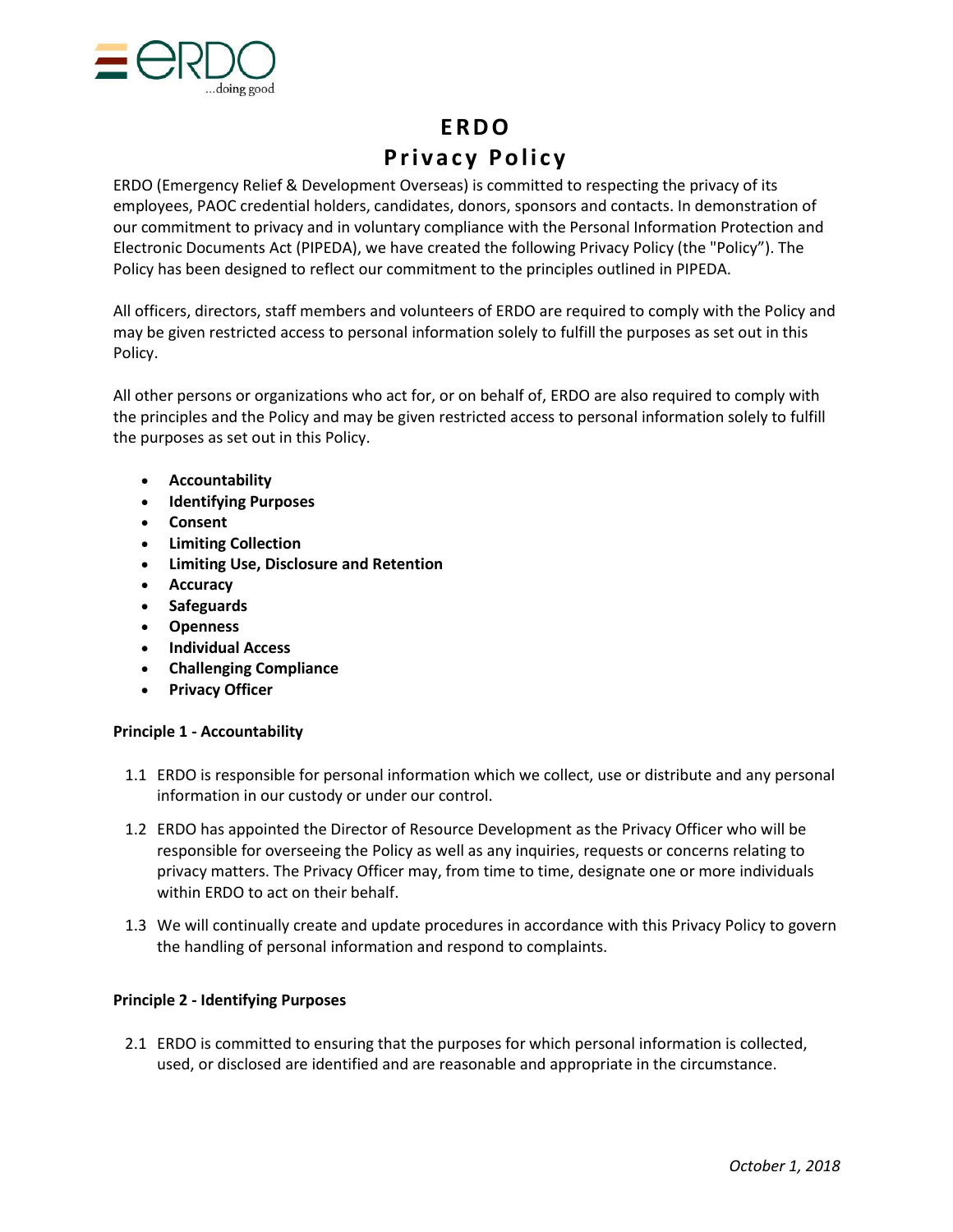

- 2.2 ERDO will only collect personal information from employees, PAOC credential holders, candidates, donors, sponsors and contacts that is necessary to fulfill the following purposes:
	- To verify identity
	- To assess ongoing suitability for employment and/or licensing
	- To identify individual preferences
	- To understand individual needs
	- To provide requested products and services
	- To inform regarding campaigns, appeals, annual results, etc.
	- To make contact for fundraising
	- To meet government requirements
	- To facilitate historical research

# **Principle 3 - Consent**

- 3.1 ERDO will obtain express consent of staff members, PAOC credential holders, candidates, donors, sponsors and contacts to collect, use or disclose personal information wherever possible and appropriate, and ensure the individual can reasonably understand why and how the information will be used when it is given. Seeking consent is inappropriate where the individual is under 16 years of age. Seeking consent is inappropriate or may be impossible where the individual is seriously ill, or mentally incapacitated.
- 3.2 Consent can be implied where the purpose for collecting, using or disclosing the personal information would be considered obvious and the employees, PAOC credential holders, candidates, donors, sponsors and contacts voluntarily provide personal information for that purpose.
- 3.3 In general, the use of products and services by an employee, PAOC credential holder, candidate, donor, sponsor or contact, or the acceptance of employment or benefits by an employee constitutes implied consent for ERDO to collect, use and disclose personal information for all identified purposes. Consent may also be implied where employees, PAOC credential holders, candidates, donors and contacts are given notice and a reasonable opportunity to opt out of their personal information being used for certain purposes and they do not opt out. Individuals may withdraw their consent at any time subject to legal or contractual notice, by providing reasonable notice to ERDO of their intent to withdraw their consent.
- 3.4 The following are examples of when ERDO may collect, use or disclose the personal information of a staff member, PAOC credential holder, candidate, donor, sponsor or contact without their consent:
	- When the collection, use or disclosure of personal information is permitted or required by law;
	- When collection is clearly in their best interest and we are unable to obtain their consent in a timely way;
	- In an emergency that threatens an individual's life, health or personal security;
	- When disclosure is required for statistical, archival collection or research purposes;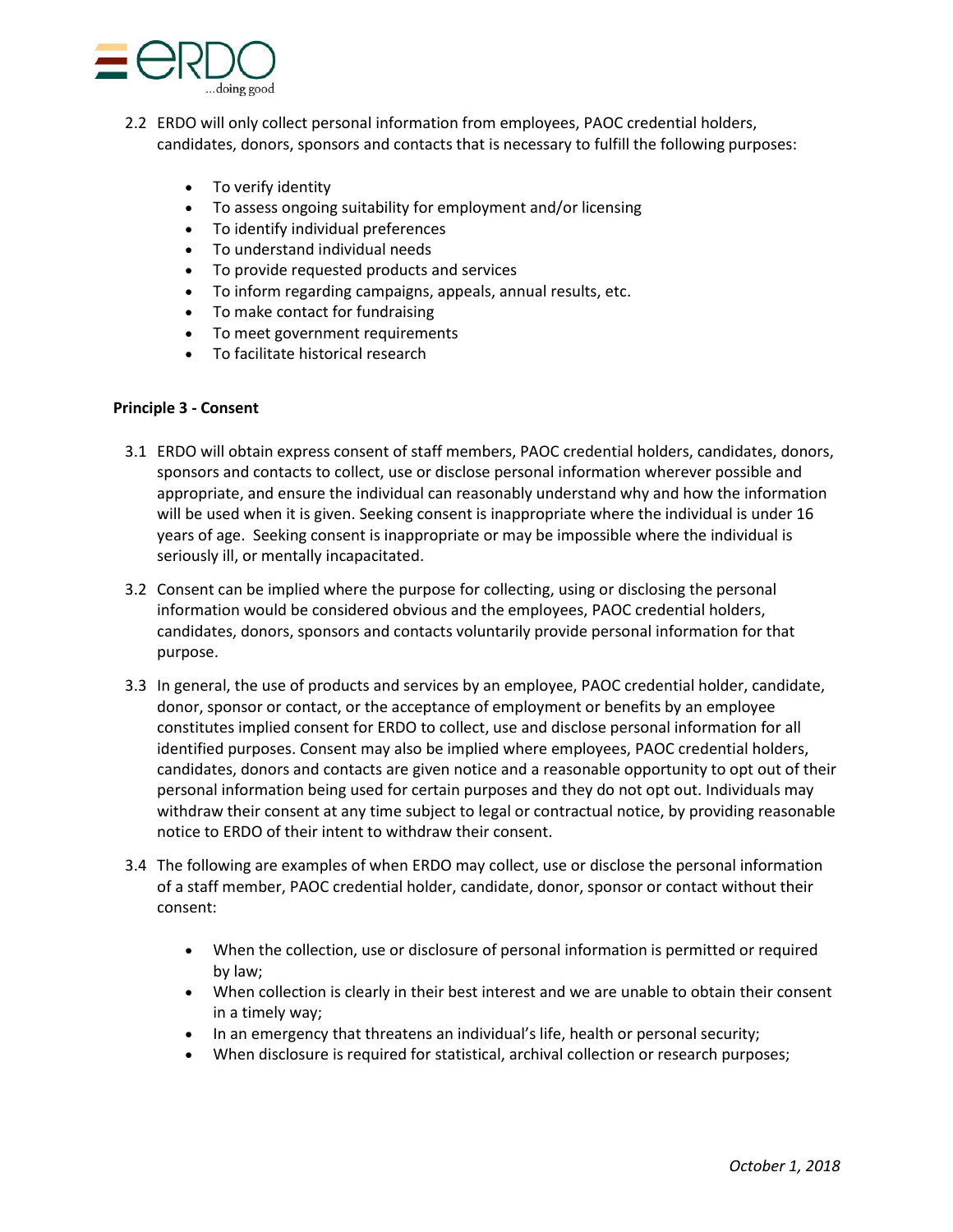

- When the personal information is available from a public source (e.g. a telephone directory);
- When the personal information is available through observation at a public event which the individual attended voluntarily;
- When the collection, use or distribution is necessary to determine their suitability to receive an honour, award or similar benefit;
- When we require legal advice from a lawyer;
- For the purposes of collecting a debt or other obligation;
- To protect ourselves from fraud;
- To investigate an anticipated breach of an agreement or a contravention of law;
- When the personal information is voluntarily disclosed by the person to whom it applies using equipment or data owned by ERDO (e.g. through the use of company computers, email addresses, etc.).

# **Principle 4 - Limiting Collection**

4.1 ERDO will limit the collection of personal information to that which is necessary for identified purposes. ERDO will only collect personal information by fair and lawful means and for purposes that a reasonable person would consider appropriate in the circumstances.

## **Principle 5 - Limiting Use, Disclosure and Retention**

- 5.1 ERDO will not use or disclose personal information for purposes other than those for which it was collected except with the consent of the individual or as required or permitted by law.
- 5.2 ERDO will only retain personal information as long as it is needed for the purposes for which it was collected or consented to. ERDO will maintain reasonable schedules to ensure that personal information is reviewed on an ongoing basis to determine relevance and if retention is required.
- 5.3 Every individual has the right to request their data be deleted in a quick and timely manner. When personal information collected is no longer relevant to its purpose or when it is permitted by law, ERDO will ensure that it is deleted, destroyed or made anonymous in a secure manner.

#### **Principle 6 - Accuracy**

- 6.1 ERDO will take reasonable efforts to ensure that personal information is accurate and complete.
- 6.2 ERDO will update information when it is necessary to fulfill the purpose for which the information was collected or when notified by an individual. A request to correct personal information can be made in writing or by phone. Sufficient detail to identify the personal information and the correction being sought must be provided.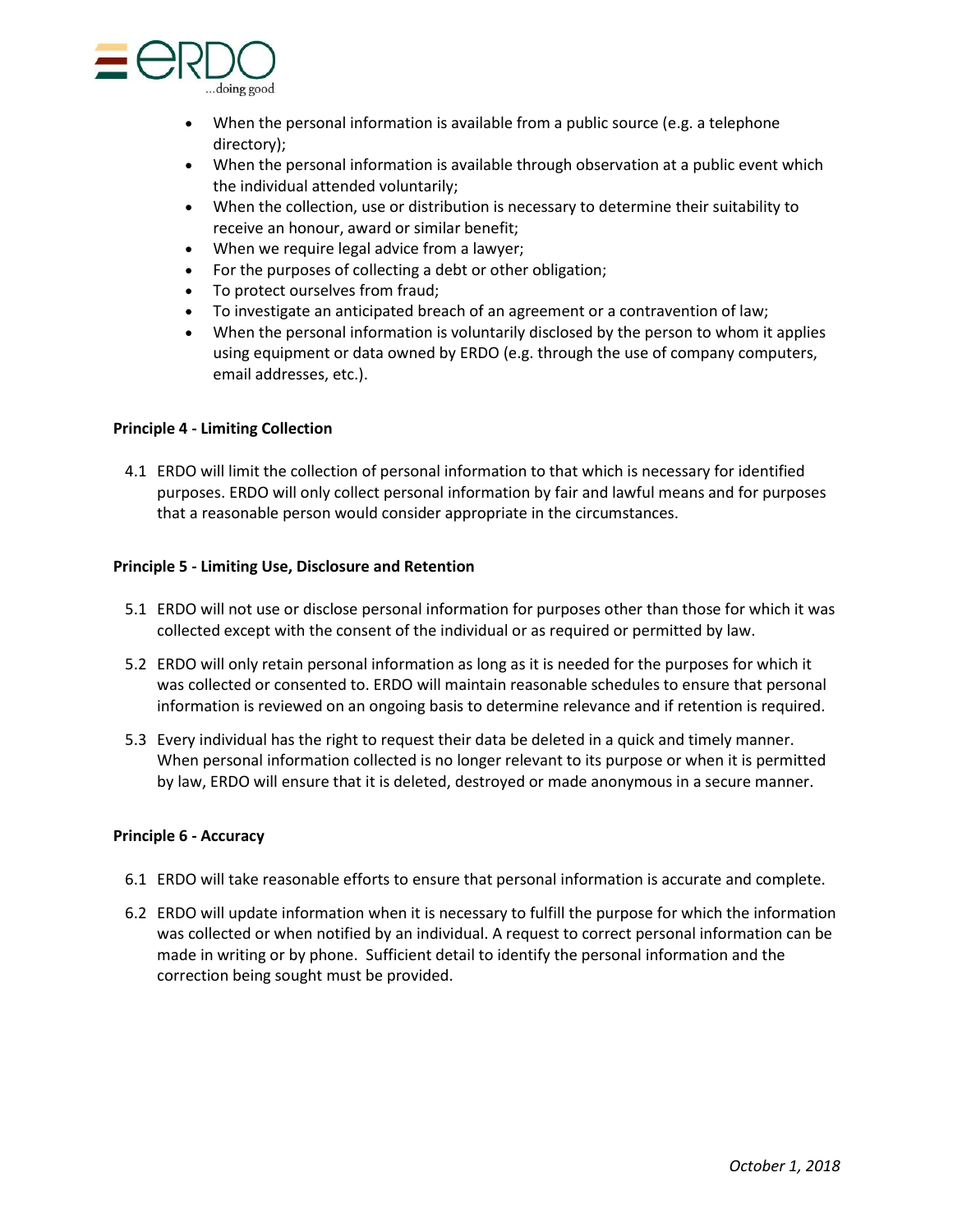

## **Principle 7 - Safeguards**

- 7.1 ERDO shall stress to both staff members and volunteers the importance of safeguarding the confidential nature of personal information and will provide training in this regard.
- 7.2 ERDO will routinely review and update our security measures. These may include: physical measures, such as locking filing cabinets and restricting access to offices as appropriate; organizational measures, such as security clearances and policies governing access to information; and technical measures, such as the use of passwords and encryption.
- 7.3 ERDO shall protect personal information disclosed to third parties by contractual agreements and/or third-party policies that stipulate the confidentiality and safeguard requirements that are comparable to our own.
- 7.4 ERDO shall, from time to time, use web applications where personal information is sent to another jurisdiction for processing, and where it may be accessed by the courts, law enforcement and national security authorities of that jurisdiction.

## **Principle 8 - Openness**

- 8.1 ERDO is committed to making its privacy policies and procedures clear and available to all interested parties.
- 8.2 Any questions or concerns regarding our policy or procedure may be directed in writing to the Privacy Officer.

#### **Principle 9 - Individual Access**

- 9.1 Staff members, PAOC credential holders, candidates, donors, sponsors and contacts have a right to access their personal information, subject to limited exceptions, including but not limited to:
	- Situations of solicitor-client privilege
	- Situations where disclosure may reveal the personal information of another individual
	- Situations where the health or safety of an individual may be jeopardized
	- Situations where the information was provided confidentially, such as the references for candidates for employment
- 9.2 A request to access personal information must be made in writing and provide sufficient detail to identify the personal information being sought and should be forwarded to the attention of the Privacy Officer.
- 9.3 In certain situations, it may not be possible to provide access to all the personal information that is held, and a request may be refused in whole or in part, providing the reasons for refusal and the recourse available. For example, information may not be provided if to do so would reveal personal information about a third party or jeopardize the security of another.